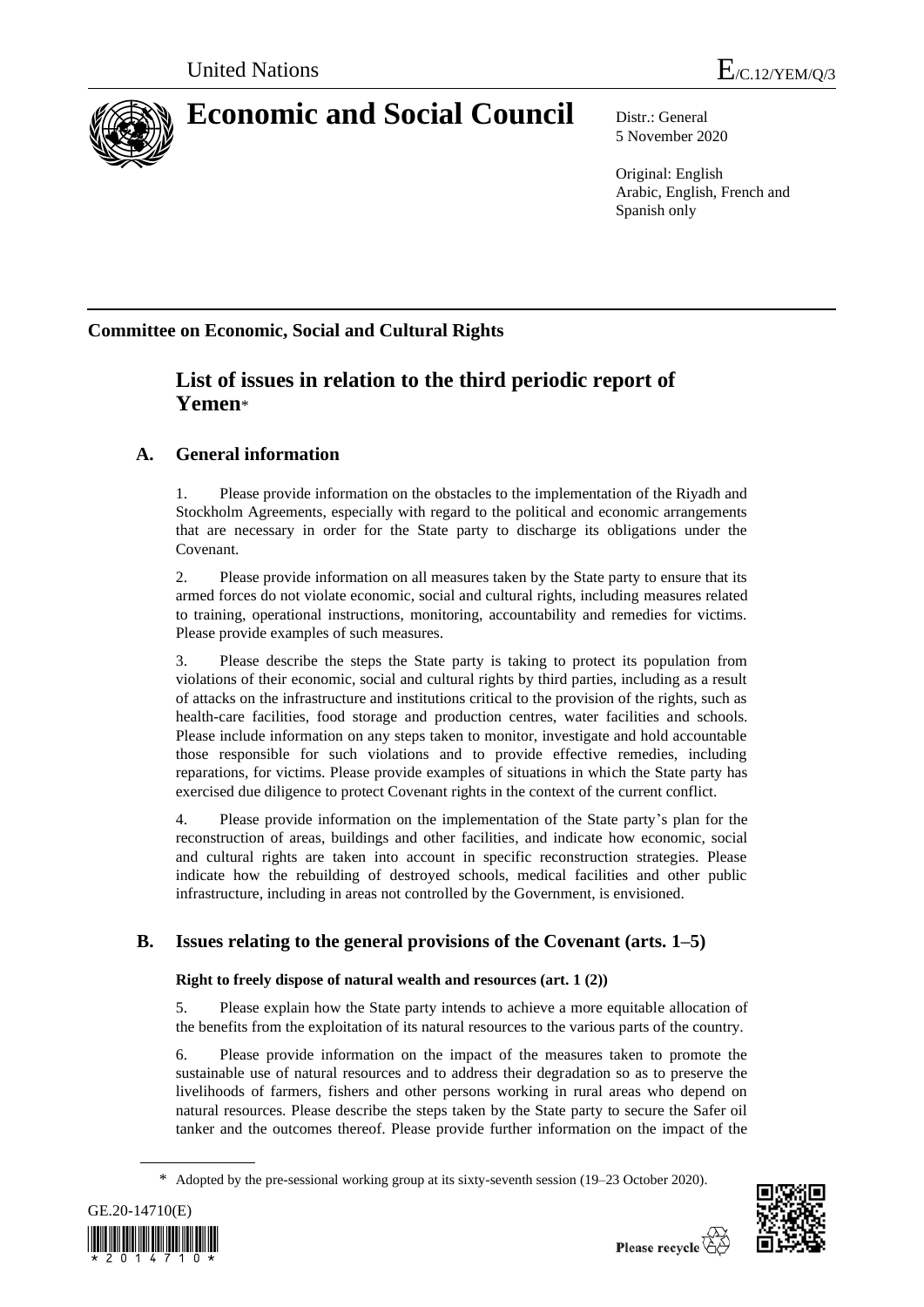measures taken to address water scarcity and the insufficient waste management capacity in the State party.

#### **International assistance**

7. Please describe the measures the State party has taken to mitigate the effects of the closure of seaports and airports and of road blockades on its population's access to humanitarian aid, including essential food, medicine and fuel. Please inform the Committee about the assurances the State party can make regarding non-interference in the delivery of aid, including quick approval of projects, to ensure that the humanitarian needs of the population are expeditiously and effectively met. Moreover, please clarify (a) the scope and geographical coverage of humanitarian relief overseen by the State party, including through the High Relief Committee; (b) the extent to which coordination by the Committee enables humanitarian needs to be identified and met; and (c) whether the Committee collaborates with the Supreme Council for Management and Coordination of Humanitarian Affairs and International Cooperation, the Houthis' aid coordination agency. Please provide further information on steps taken to ensure that humanitarian aid is delivered without discrimination by all actors involved.

#### **Maximum available resources (art. 2 (1))**

8. In order to assess how the State party uses its available resources to the maximum to give effect to the Covenant rights, please provide information, for the last ten years, on: (a) the level of public revenue; (b) the proportion of public revenue that is financed through taxes; (c) public expenditure as a percentage of gross domestic product; and (d) the proportion of military expenditure and the proportion allocated to social rights, including employment, social security, food, housing, water and sanitation, health, education and culture. Please also inform the Committee about new means of mobilizing resources to make up for the loss of public revenue since the beginning of the conflict and about any developments concerning the recovery of stolen assets, as provided by Council of Ministers Decree No. 126 of 2014 convening a special session to discuss the bills on transitional justice and national reconciliation and on the recovery of looted funds.

9. Please provide information on the process of adoption of the public budget by the State party in light of the inability of the parliament to hold regular sessions, and on the system in place for overseeing its implementation. Please also provide information on:

(a) The mechanisms and decision-making procedures for and oversight of the management of public debt;

(b) The impact of measures taken to combat misappropriation of social benefits by State officials and tribal leaders, as raised by the Committee in its previous concluding observations (E/C.12/YEM/CO/2, para. 16);

Investigations carried out by the State party into reports of illicit enrichment through transactions at the Central Bank involving the manipulation of foreign exchange rates;

(d) Investigations conducted into reports of embezzlement of public resources in the Governorates of Ma'rib, Mahrah and Hadramawt and their outcome.

#### **Non-discrimination (art. 2 (2))**

10. Please provide information on the steps taken to collect and generate disaggregated data to assess needs in relation to the enjoyment of the Covenant rights, identify disadvantaged and marginalized groups and develop relevant policies and programmes. Please indicate the extent to which the State party's policies and strategies address discrimination against the Muhamasheen with regard to their enjoyment of the Covenant rights, including their inadequate living conditions and lack of access to decent work.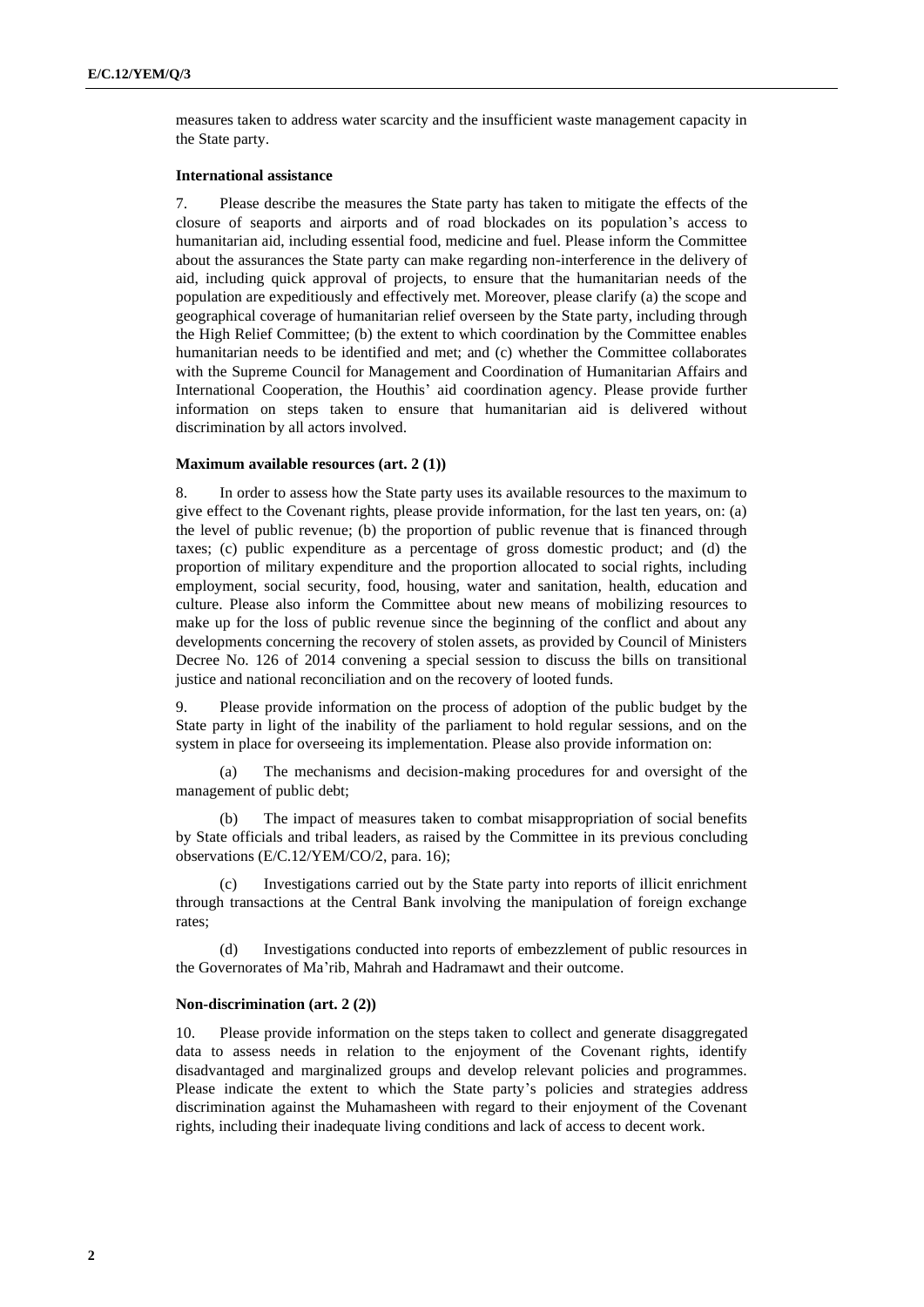### **C. Issues relating to the specific provisions of the Covenant (arts. 6–15)**

#### **Right to work (art. 6)**

11. Please provide information, including statistical data, on the impact of measures taken to provide assistance and compensation to those whose livelihoods, such as farmlands and boats, have been destroyed by the conflict. More generally, please provide information on the impact of the measures taken to counter the loss of employment and livelihoods due to the conflict. Please specify those measures that specifically target young people.

#### **Right to just and favourable conditions of work (art. 7)**

12. Please inform the Committee how the salaries and arrears in the civil administration, including for civil servants in areas that are not under the effective control of the Government due to the conflict, are settled so as to ensure their right to just and favourable conditions of work and the delivery of public services. Please indicate the measures the State party has taken to address non-payment of salaries and of severance pay or unfair dismissal by private companies and provide examples thereof. Please inform the Committee whether the State party has adopted a national minimum wage and whether it has taken steps to protect the labour rights of those working in the informal economy.

#### **Trade union rights (art. 8)**

13. Please provide an update on progress made towards amending the Labour Code to protect workers' organizations against acts of interference by employers and to allow for the establishment of autonomous trade unions and their federations.

#### **Right to social security (art. 9)**

14. Please inform the Committee which social security policies are still ongoing and whether the Social Protection Strategy is still being implemented. Please clarify the content, scope, geographic coverage and beneficiaries of the Strategy and explain to what extent it seeks to address the disruption of social protection mechanisms caused by the conflict. Please provide further details on the implementation of the Transitional Programme for Stabilization and Development to expand cash-based social assistance for the poorest families through the Social Welfare Fund, as well as progress made towards realizing the right to social security with the assistance of bilateral and international donors.

#### **Protection of the family and children (art. 10)**

15. Please provide information, including annual statistical data, disaggregated by sex and age group, on the extent of child labour and any other forms of economic and social exploitation of children, including forced and early marriage, in the State party, and on the impact of strategies and programmes to address them.

16. Please provide information on concrete measures taken by the State party to prevent the further recruitment of children into armed forces and armed groups in view of the failure of efforts undertaken hitherto (awareness-raising activities, training courses for task forces, and the implementation of the 2014 action plan for the protection of children in armed conflicts) to protect children therefrom. Please also provide information on concrete measures taken to secure the immediate release of children currently enrolled in the armed forces of any party involved in the conflict, and to provide recovery and reintegration services to former child soldiers. In particular, please provide information, including statistical data, on former child soldiers who have benefited from psychological, medical and social support.

17. Please inform the Committee about investigations carried out into reports of sexual harassment and rape, including of young boys, among displaced communities and on the outcome thereof. Please indicate what steps have been taken to encourage reporting of sexual violence and to ensure the effective prosecution of perpetrators.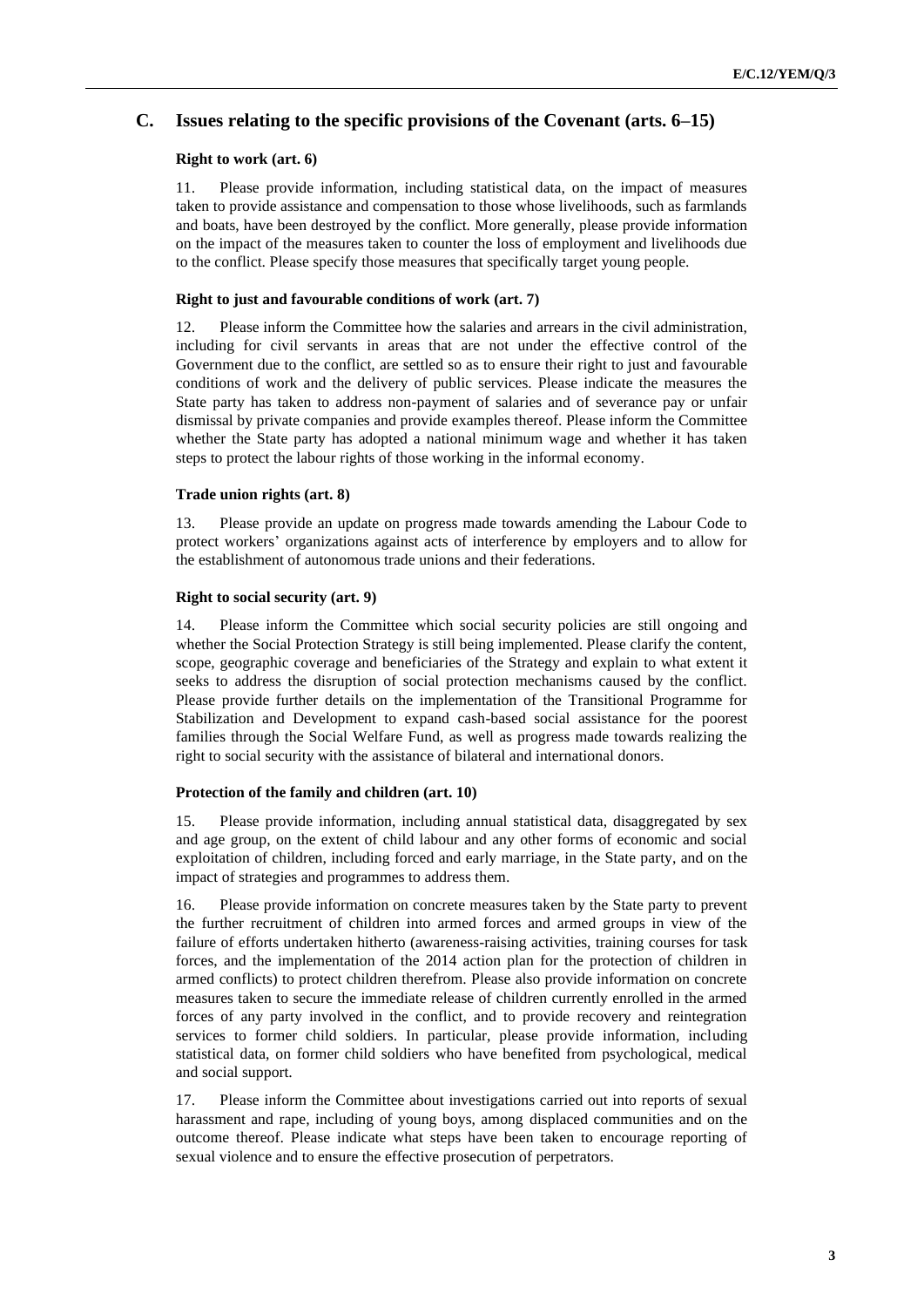18. Please indicate the measures taken to ensure that all children, including those in parts of the territory not under the control of the Government, are registered at birth and receive a birth certificate free of charge, thus ensuring the universality of birth registration.

#### **Right to an adequate standard of living (art. 11)**

19. Please inform the Committee about the measures in place to counter and regulate the rising prices of food and fuel to ensure that basic and essential goods, including foodstuffs and water, remain available and affordable to everyone, including the most disadvantaged and marginalized groups. Please also inform the Committee about measures taken to urgently rebuild damaged public and private food production, storage and distribution infrastructure and water and sanitation facilities. Please provide specific information regarding the measures adopted to combat mass malnutrition, hunger and starvation resulting from the conflict.

20. Please provide information on the extent of damage to civilian habitation and land for agricultural production since the beginning of the conflict, and on measures adopted to provide accommodation and/or compensation to those whose land and housing have been destroyed by air strikes or through the placement of landmines.

21. Please provide information on the impact of measures taken to provide internally displaced persons with a livelihood, housing and access to education. Please inform the Committee about measures taken to facilitate their safe and sustainable voluntary return to their home communities and the provision of durable solutions enabling them to enjoy the Covenant rights, especially with regard to housing, employment, health care and education. Please provide further information on mechanisms in place to ensure land and property restitution or compensation to internally displaced persons. In this regard, please provide information on progress achieved in the implementation of the recommendations from the National Dialogue Conference with regard to restitution, including the return of seized land, the restoration of confiscated property and compensation.

#### **Right to physical and mental health (art. 12)**

22. Please inform the Committee about the number and location of health-care facilities that are still being used for military purposes by any party to the conflict and the number of military targets placed close to health-care facilities. Please provide information on the impact of the measures taken to ensure the provision of services to respond to critical health-care issues such as outbreaks of communicable diseases and increasing maternal and newborn mortality. Please provide further information on the measures taken and any plans formulated to restore the facilities and overall capacity of the public health system damaged by the conflict, including in terms of investment in human and financial resources.

23. Please explain to what extent the services provided by the public health system have been adapted to and are able to meet the needs arising from the conflict, particularly with regard to injuries and mental health. In particular, please provide detailed information on the methods and tools used to assess casualties and deaths directly or indirectly related to the conflict, including victims of landmines and other unexploded devices. Please also provide information and statistical data on assistance, including medical care, afforded to victims.

24. Please inform the Committee about the measures in place to contain the spread of coronavirus disease (COVID-19) in the country, the tools and methods used to monitor the prevalence of COVID-19, and the services rendered to patients and affected communities. Please explain how the provision of personal protective equipment for health personnel and the adequate capacity of health facilities are ensured so that patients are not turned away or refused treatment.

25. Please explain how the State party intends to uphold the commitment it made in 2019 at the Nairobi Summit on the International Conference on Population and Development to provide protection and reproductive health services for women and girls affected by the conflict and to mobilize and invest the necessary resources to that end.